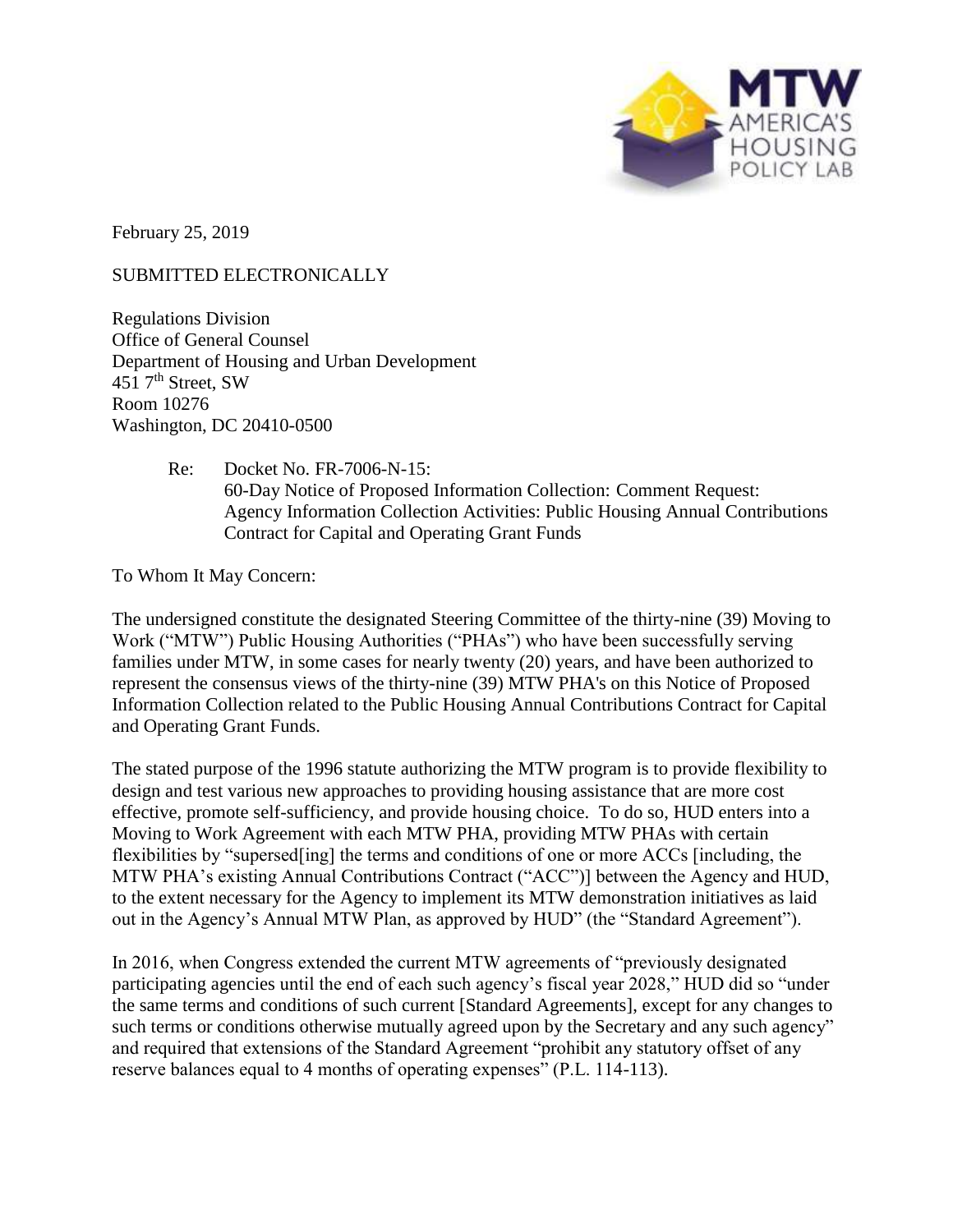

While HUD is not presently proposing any changes to the Standard Agreement itself, the changes HUD unilaterally proposes to the underlying ACC affect the Standard Agreement and, thereby, circumvent Congress' stated intent that there be no changes to terms and conditions except for those "mutually agreed upon by the Secretary and any such agency." In addition, the changes that HUD intends to implement to grant funding arrangements in the proposed ACC could allow HUD to circumvent its statutory requirements with respect to offsets of MTW PHA reserves. If HUD seeks to change its existing relationship with MTW PHAs, Section V of the Standard Agreement sets forth a clear process when one or both parties wishes to amend the terms of the Standard Agreement. By making unilateral changes to the ACC, which serves as the underlying contract to the Standard Agreement, HUD attempts to bypass its statutory obligation to consult with MTW PHAs and obtain their mutual consent.

## **The proposed ACC changes presented by HUD unilaterally change how MTW PHAs can operate and affects their ability to use the MTW flexibilities in the Standard Agreement that Congress has expressly affirmed and HUD cannot change absent mutual consent.**

There are a number of unilateral changes in the proposed ACC issued by HUD that, while objectionable on their own, would also directly affect an MTW PHA's ability to operate under the terms of the existing Standard Agreement. One example is that, as drafted, the proposed ACC would require PHAs comply with "HUD-issues notices, and HUD-required forms, or agreements [*sic*]," and, because the Standard Agreement only waives "certain provisions of the 1937 Act and its implementing regulations" (Amended and Restated Standard Agreement, Section I(C)), if left unchanged, MTW PHAs would be forced to comply with these additional obligations which would render many of their MTW flexibilities in Attachment C and Attachment D of their Standard Agreements null and void.

For example, the Statement of Authorizations at Attachment C, Paragraph B(4) provides, "The Agency is authorized to amend the definition of elderly to include families with a head of household or family member who is at least 55 years old, and must be in compliance with all Fair Housing Requirements, in particular the Housing for Older Persons Act of 1995. This authorization waives certain provisions of Section 3 (B)(3) and (G) of the 1937 Act and 24 C.F.R. § 5.403 as necessary to implement the Agency's Annual MTW Plan." However, Notice PIH 2014-20 sets forth a clear definition that "Elderly family means a family whose head (including co-head), spouse or sole member is a person who is at least 62 years of age." Because the Standard Agreement does not waive provisions set forth in HUD Notices, a MTW PHA presumably, would be required to comply with Notice PIH 2014-20, which would change the terms of authorizations provided in the Standard Agreement.

Not only is such result in direct contravention of the statutory requirement that changes must be "mutually agreed upon by the Secretary and any such agency," but it is also in opposition with the terms of HUD's own Standard Agreement, which states that, "The Statement of Authorizations (Attachment C) may be unilaterally amended by HUD only in order to add to the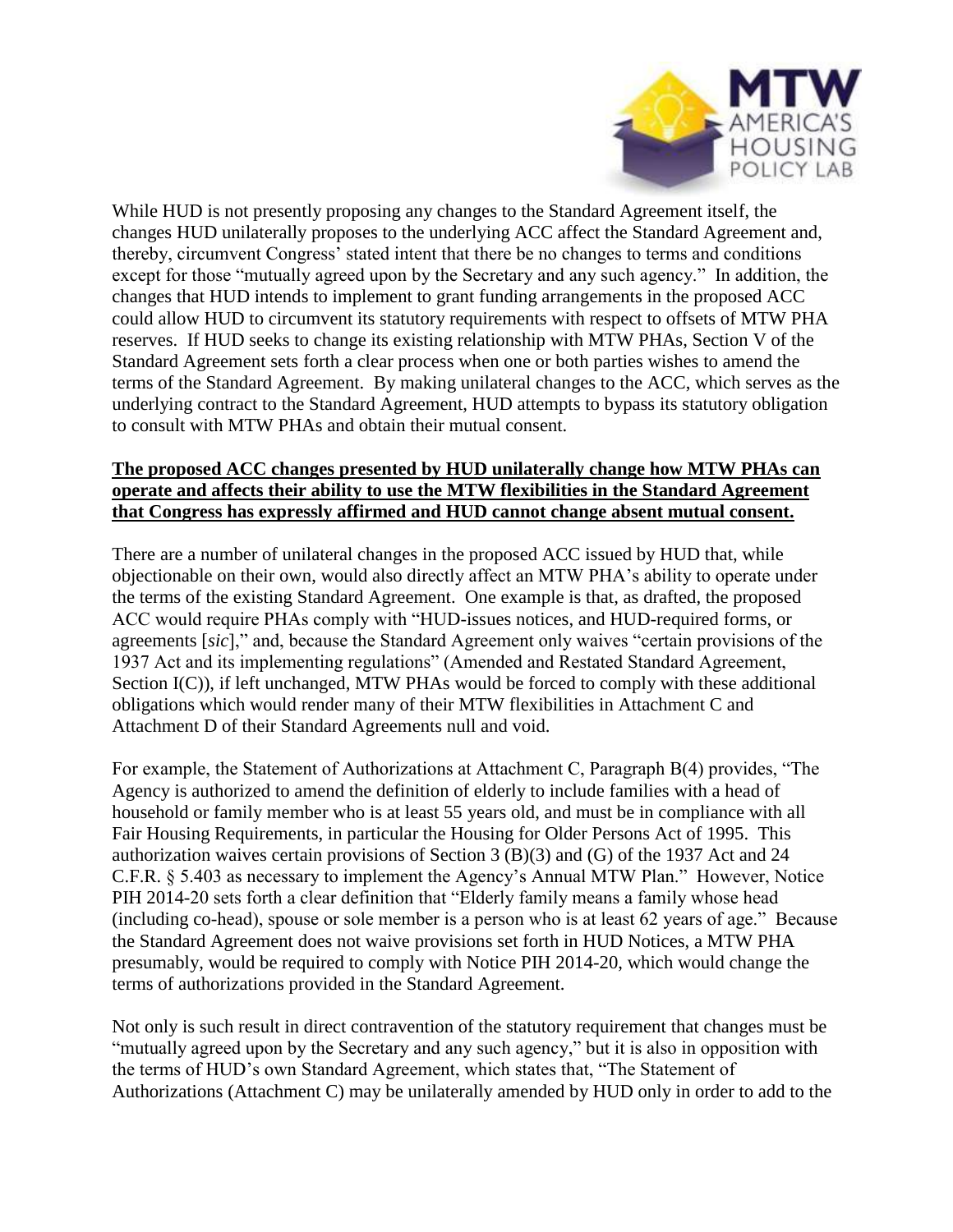

existing authorizations. The Legacy and Community-Specific Authorizations (Attachment D) may be amended upon mutual agreement between HUD and the Agency." The Standard Agreement does not waive compliance with "HUD-issues notices, and HUD-required forms, or agreements [*sic*]" because, as a matter of law, such documents are generally considered nonlegislative rules under the Administrative Procedures Act ("APA"), often exempted from notice and comment under the APA as "interpretative rules" or "general statements of policy,"<sup>1</sup> and are not meant to have binding legal effect, making this a unilateral change to the ACC and a MTW PHA's obligations thereunder.

We would also note that this is not HUD's first attempt to make unilateral changes to the Standard Agreement through alternate means. In the time since Congress extended the terms of the Standard Agreement, HUD has proposed notices on topics such as "Substantially the Same" and others and subjected MTW PHAs to additional approvals and oversight not required under the Standard Agreement. While objectionable then, such blatant efforts to redefine the arrangement between HUD and MTW PHAs remain objectionable now as HUD seeks to change the terms of an MTW PHA's participation through contractual modifications to the ACC, or the underlying document to the Standard Agreement. Congress was clear that the Standard Agreement is to be extended "under the same terms and conditions of such current [Standard Agreements], except for any changes to such terms or conditions otherwise mutually agreed upon by the Secretary and any such agency." When Congress has directly spoken to the precise question at issue, an agency must give effect to the unambiguously expressed intent of Congress. As such, the deliberate, unilateral changes HUD presents in the proposed ACC fail to comply with Congress' clear directive to HUD.<sup>2</sup>

# **The proposed ACC, as drafted, would allow HUD to make unilateral changes and alterations to the funding methodology between MTW PHAs and HUD in contradiction of the Standard Agreement.**

In the proposed ACC, HUD is attempting to change the funding amounts to which a PHA is entitled. Attachment A of the Standard Agreement provides, "An Agency's formula characteristics and grant amount will continue to be calculated in accordance with current law as of the date of execution of this Agreement." Accordingly, per the Standard Agreement, funding for the MTW PHAs ought to be calculated based only upon the current law that was in effect as of the date of execution of the Standard Agreement. However, Section 10(B) of the proposed ACC would change that and instead states, "Grant funding may be reduced by an offset of a HA's funding, pursuant to a formula prescribed by Congress in an appropriations act."

Further, though the Standard Agreement makes clear that, "The amount of assistance received under sections 8 or 9 of the 1937 Act by an Agency participating in the demonstration shall not

<sup>1</sup> David L. Franklin, *Legislative Rules, Nonlegislative Rules, and the Perils of the Short Cut*, 120 Yale L.J. (2010), available at: [http://digitalcommons.law.yale.edu/ylj/vol120/iss2/2.](http://digitalcommons.law.yale.edu/ylj/vol120/iss2/2)

<sup>2</sup> *See Chevron U.S.A., Inc. v. Natural Resources Defense Council, Inc.,* 467 U.S. 837 (1984).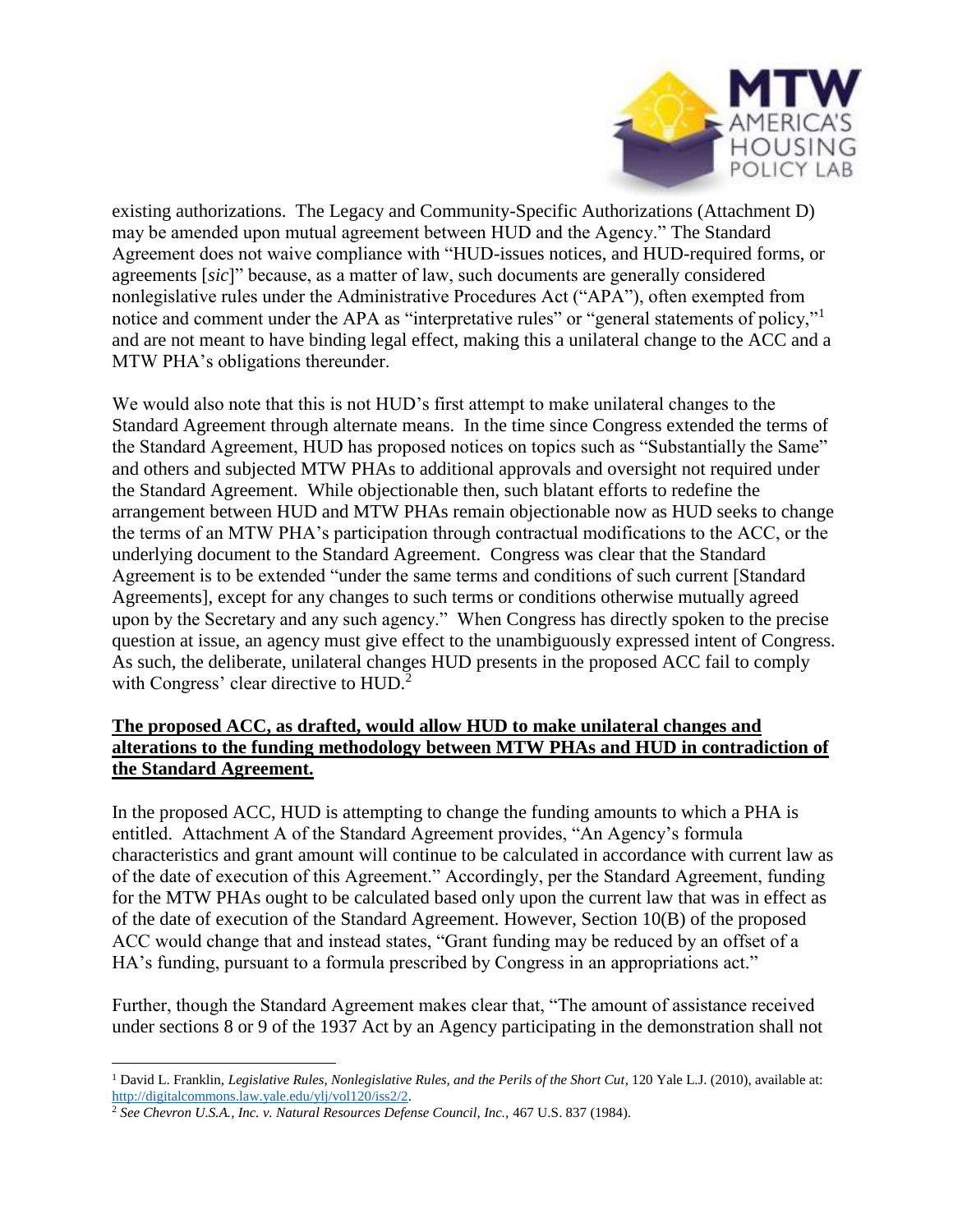

be diminished by the Agency's participation in the MTW demonstration," it is not clear that HUD would be bound to follow such a requirement as the proposed ACC instead would allow HUD to "reduce or offset [funding] pursuant to a formula devised by HUD if Congress has invested HUD with the discretion to devise and implement a funding formula in the appropriations act."

It is clear that in making this change through the proposed ACC, HUD is attempting to contract around the decision in *Public Housing Authorities Directors Association, et al. v. United States*, 130 Fed. Cl. 522 (2017), where the Court held that "the language of the ACCs reflects an intent to incorporate by reference into the contract the provisions of Title 24 of the C.F.R. [including the pro rata reductions prescribed by 24 C.F.R. § 990.210(c)], but [demonstrates] no intent to incorporate by reference future statutory provisions like the 2012 Appropriations Act, 2012." HUD's efforts to do so through the proposed ACC, rather than through negotiation between HUD and each agency directly contravenes HUD's statutory obligation to only amend the Standard Agreement through mutual consent.

In addition to requiring mutual consent for any changes to the Standard Agreement, Congress also required in the 2016 Appropriations Act that "extension [of the Standard] Agreements shall prohibit any statutory offset of any reserve balances equal to 4 months of operating expenses. Any such reserve balances that exceed such amount shall remain available to any such agency for all permissible purposes under such agreement unless subject to a statutory offset." However, yet again, HUD continues to propose language that would allow HUD to circumvent its statutory obligation. If adopted, the proposed ACC would allow grant funding to be "reduced or offset pursuant to a formula devised by HUD if Congress has invested HUD with the discretion to devise and implement a funding formula in the appropriations act." There is no requirement in the proposed ACC that HUD comply with Congress' directive to prohibit any offset of any reserve balances equal to four months of operating expenses for the MTW PHAs. Further, through the proposed ACC, HUD has restricted the definition of the term "operating expenses" or "operating expenditures" to those costs "which may be charged against Operating Receipts in accordance with the CACC and HUD requirements." While such changes, in and of themselves, may seem innocuous, definitions matter, and what constituted four months of operating expenses under the prior definition may now be significantly less under HUD's newly proposed definition, resulting in unilateral change to the Standard Agreement by HUD and an attempt to circumvent HUD's statutory obligation to MTW PHAs.

## **The use of the Paperwork Reduction Act ("PRA") is not a legitimate means with which to promulgate public comment on the proposed ACC.**

Issuance of the proposed ACC and the solicitation of comments through the PRA process, rather than through the notice and comment rulemaking process, violates the APA and HUD's own regulations, as the PRA standards for public comment do not satisfy APA requirements. The PRA applies every time a federal agency proposes, requests, or requires persons obtain,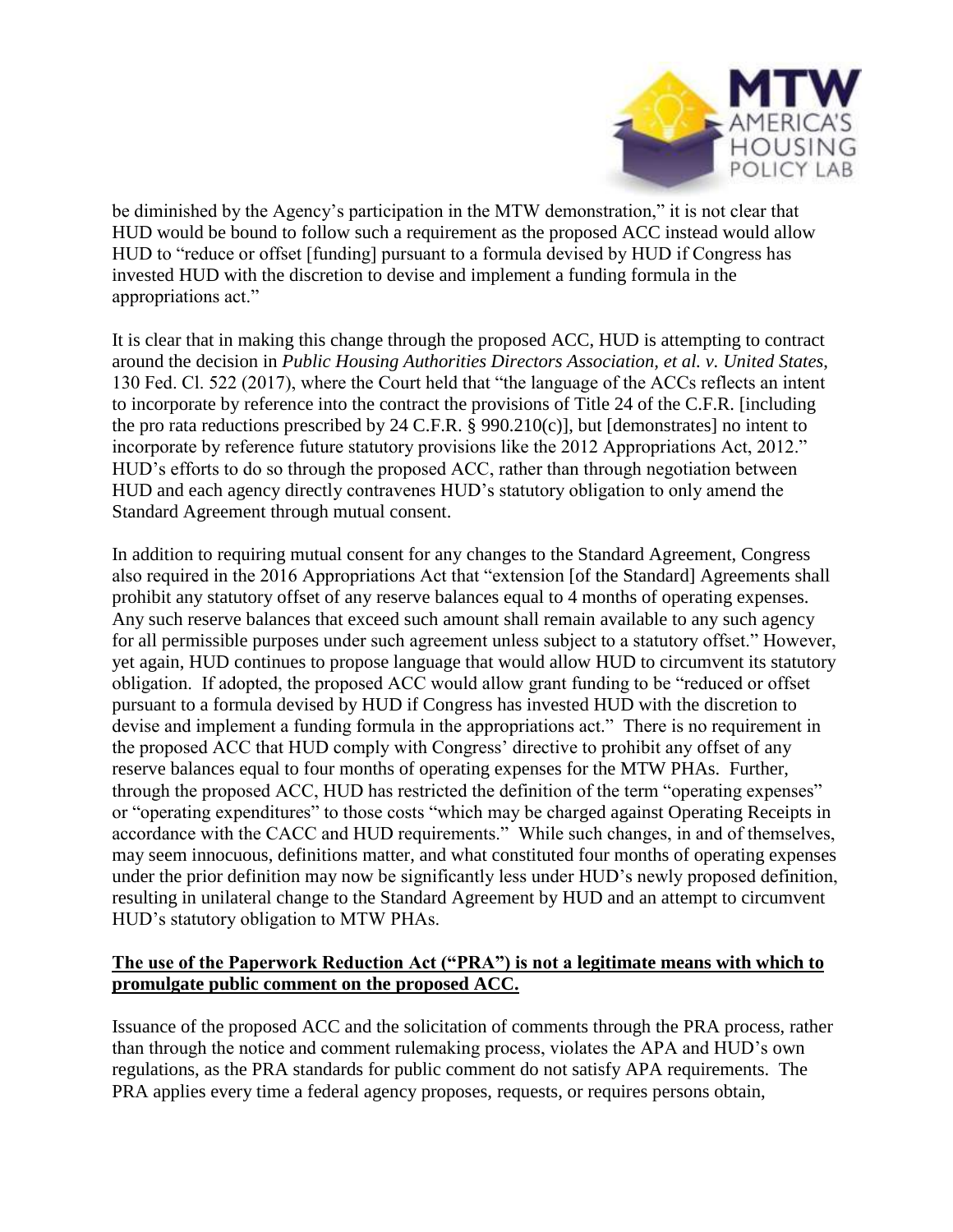

maintain, retain, report, or publicly disclose information. The public comment period under the PRA is subject to OPM approval and OMB approval. However, when a federal agency promulgates a rule<sup>3</sup> that is designed to have binding legal effect on both the issuing agency and the regulated public, such agency is ordinarily required to go through notice-and-comment rulemaking before such binding requirements may be enforced. Though matters of contract are ordinarily exempt from notice and comment under the APA,<sup>4</sup> it is HUD's policy, adopted through regulation, "to provide for public participation in rulemaking with respect to all HUD programs and functions, including matters that relate to public property, loans, grants, benefits, or contracts even though such matters would not otherwise be subject to rulemaking by law or Executive policy."<sup>5</sup> Here, in the proposed ACC, HUD attempts to rewrite regulations and promulgate legislative rules designed to have binding legal effect on PHAs through contract or "grant agreement" absent APA notice and comment procedures to which it should otherwise be subject.

For example, the regulations at 24 C.F.R. § 970.19 allow a PHA to use disposition proceeds for the retirement of outstanding obligations associated with the project and for "the provision of low-income housing or to benefit the residents of the PHA, through such measures as modernization of lower-income housing or the acquisition, development, or rehabilitation of other properties to operate as lower-income housing." However, in the proposed ACC, such funds, which HUD now defines as "Program Receipts" would be restricted to "(1) the payment of the costs of development and operation of the Projects under the CACC with HUD; (2) the purchase of investment securities as approved by HUD; and (3) such other purposes as may be specifically approved by HUD."

While HUD presents such changes as merely contractual, the proposed ACC appears as pretext for HUD to re-write its own policies, procedures, and regulations absent notice and comment procedures under the APA. Such substantive changes would benefit from an open comment period to allow PHAs and HUD to work together in understanding and evaluating the impact of such proposed changes and to minimize disruption to the mission they share with HUD of serving low-income communities and providing quality housing throughout the country. The PRA process simply does not allow for such an open, interactive, and substantive comment process.

<sup>&</sup>lt;sup>3</sup> The term "rule" is defined for APA purposes as, "the whole or a part of an agency statement of general or particular applicability and future effect designed to implement, interpret, or prescribe law or policy or describing the organization, procedure, or practice requirements of an agency…" (*see* 5 U.S.C. § 551(4)). HUD defines the term "rule" or "regulation" as, "all or part of any Departmental statement of general or particular applicability and future effect designed to: (1) Implement, interpret, or prescribe law or policy, or (2) describe the Department's organization, or its procedure or practice requirements. The term regulation is sometimes applied to a rule which has been published in the Code of Federal Regulations." (*see* 24 C.F.R. §  $10.2(a)$ ).

<sup>4</sup> *See* 5 U.S.C. § 553(a)(2).

<sup>5</sup> U.S. Department of Housing and Urban Development, *Rulemaking 101*,

[https://www.hud.gov/program\\_offices/general\\_counsel/Rulemaking-101](https://www.hud.gov/program_offices/general_counsel/Rulemaking-101) (last visited Feb. 14, 2019); *see also* 24 C.F.R. § 10.1.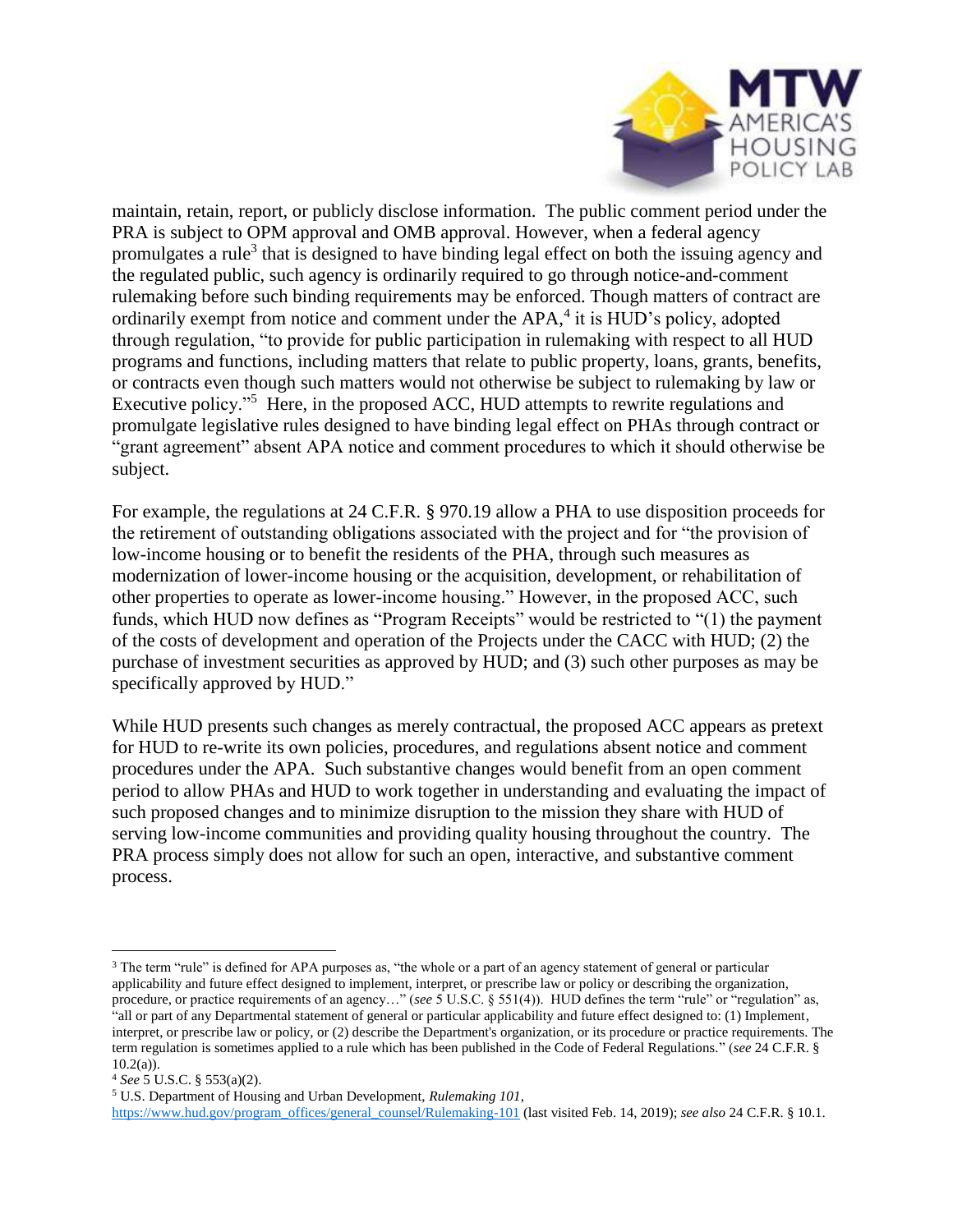

## **Calling the proposed ACC a "Grant Agreement" does not change the underlying contractual relationship that HUD has with PHAs which is established through the ACC.**

Under 24 C.F.R. § 990.115, the Annual Contributions Contract (the "ACC") governs the contractual relationship between PHAs and HUD "whereby HUD agrees to provide financial assistance and the PHA agrees to comply with HUD requirements for the development and operation of its public housing projects." While HUD attempts to change the contractual nature of the ACC by defining it as a "grant agreement" in the proposed ACC, HUD cannot change the underlying regulatory definition of the ACC without first engaging in notice and comment rulemaking.

Further, the use of a grant agreement to govern the contractual relationship between HUD and MTW PHAs in light of HUD's attempts to expand its authority, control, and involvement in MTW PHA operations is suspect at best. Under 31 U.S.C. § 6304, a "grant agreement" shall be used when "substantial involvement is **not** expected between the executive agency and the State, local government, or other recipient when carrying out the activity contemplated in the agreement" (emphasis added). "Substantial involvement" is both expected and required between HUD and MTW PHAs under the proposed ACC.

Lastly, we remind HUD that its past attempts to change its contractual relationships by simply calling a document by a different name, have failed to persuade federal courts.<sup>6</sup> While it is unclear what HUD ultimately wishes to accomplish by changing the name of the document, as a legal matter, whether a document is considered a grant agreement or a contract triggers different legal recourse and damages upon breach or default, which is of concern to all PHAs.

## **HUD's proposed prohibition on a PHA sharing with a third party any financial and program data, reports, records, statement, and documents submitted through HUD's system of records without prior HUD approval could impact the ability of MTW PHAs to engage in data-sharing agreements and other arrangements with third-party service providers.**

Under the proposed ACC, HUD is attempting to give itself unrestricted access to PHA records while restricting the ability of a PHA to release any information contained in HUD's system of records without prior HUD approval. Effectively, this requires HUD approval for a PHA to release its own data, once that data has been uploaded to HUD's system of records, some of which HUD already publishes. Many PHAs, and especially MTW PHAs, have various data-sharing arrangements with third parties related to the provision of services and through other nontraditional MTW activities. This is something HUD encourages in the Standard Agreement, through authorizations for "Partnerships with For-Profit and Non-Profit Entities" ("The Agency may partner with for-profit and non-profit entities…to implement and develop all or some of the initiatives that may comprise the Agency's MTW Demonstration Program") and

<sup>6</sup> See *Public Housing Authorities Directors Association, et al. v. United States*, 130 Fed. Cl. 522 (2017); *see also CMS Contract Management Services, et al. v. Massachusetts Housing Finance Agency v. United States*, 745 F.3d 1379 (2016).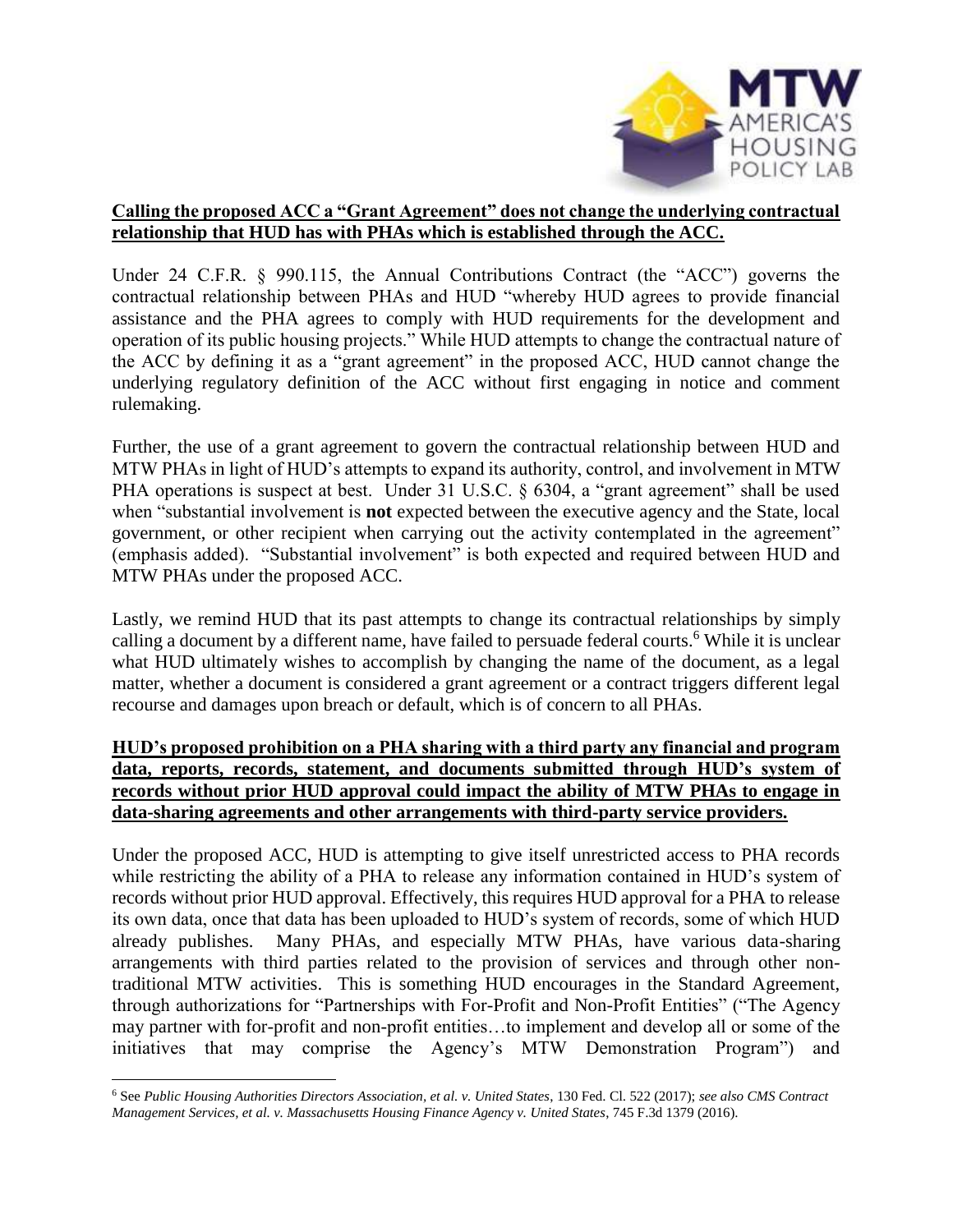

"Transitional/Conditional Housing Programs" ("The Agency may develop and adopt new…housing programs…in collaboration with local community-based organizations and government agencies"). If a MTW PHA cannot release some of its own information to its partners absent HUD approval, simply because that information is contained in HUD's system of records, its efforts to partner with third-parties will undoubtedly be frustrated. We question whether HUD has the capacity to track and approve such submissions and requests without unduly stalling or disrupting PHA operations, especially with respect to MTW PHAs.

## **HUD's proposed ACC requires compliance with a new conflict of interest standard presenting potential conflict with state and local conflict of interest requirements.**

The proposed ACC requires PHAs to comply with a new conflict of interest standard for PHA board members. We are unaware of any law that authorizes HUD to impose such requirements on PHAs. Furthermore, PHAs are subject to existing state and local conflict of interest requirements. HUD's new conflict of interest standard not only requires PHAs to reconcile their existing conflict of interest policies but also potentially exposes PHAs to compliance issues if HUD's new standards conflict or otherwise cannot be reconciled with the state and local requirements. HUD cannot require PHAs to violate state and local law through contract.

#### **HUD must explicitly incorporate a MTW PHA's Standard Agreement and any other prior Amendments to the existing ACC that would remain in effect under the proposed ACC.**

We would note that while the proposed ACC contains language for waiver or amendment in Section 19, such language is prospective and there is nothing in the proposed ACC that would address ACC amendments that are already in effect between the PHA and  $HUD$ .<sup>7</sup> This is of particular note and concern to the MTW PHAs, whose Standard Agreements amend and supersede the terms and conditions of the PHAs ACC with HUD. While we believe there are statutory restrictions on HUD's ability to unilaterally require MTW PHAs to adhere to this new form of ACC, at minimum, the lack of any language incorporating prior ACC Amendments, such as the Standard Agreement, into this new form of proposed ACC leaves many questions as to the status and enforceability of those amendments when the underlying ACC contract would no longer exist.

#### **PHA employees lack the authority to bind a PHA to any form of proposed ACC without first complying with matters of state and local law governing authorization to contract and a PHA's internal governing procedures.**

When HUD initially proposed a revised ACC through a similar PRA notice issued on May 1, 2018, HUD also issued a Capital Fund Processing Guidance for FFY 2018 Grant Awards notice

<sup>7</sup> Section 19 of the proposed ACC reads, "Any right or remedy that HUD **may have** under this ACC may be waived in writing by HUD without the execution of a new or supplemental agreement, or by mutual agreement of the parties to this ACC. This agreement **may be** amended in writing: Provided that, none of the provisions of this ACC may be modified or amended in a manner that impairs HUD's obligation to pay any annual contributions that have been pledged as security for any obligations of the HA." (emphasis added).